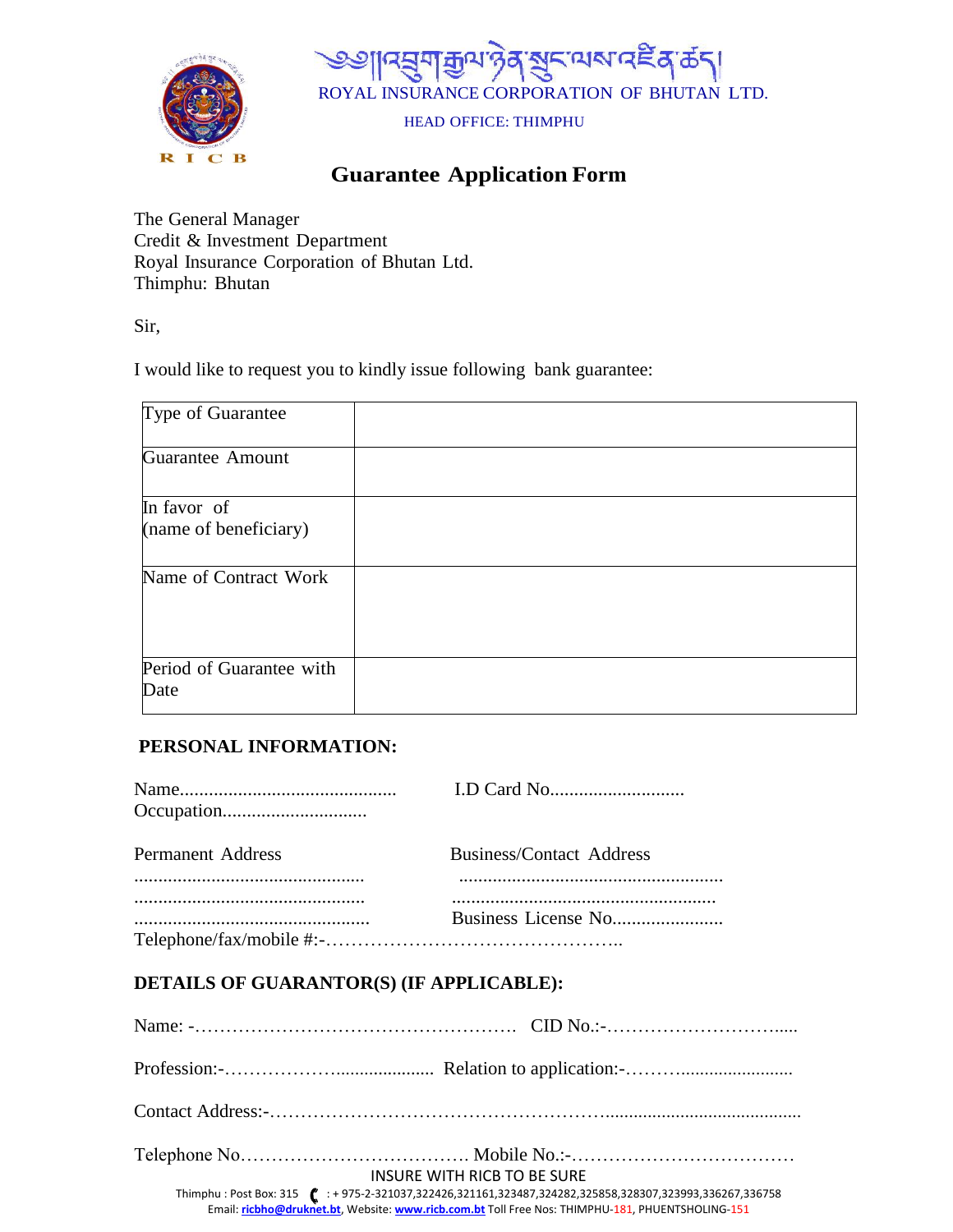



## **I/we offer the following securities against the guarantee (s):**

### Land & Building

| Property<br>Type | Registered<br>Owner | Area | Thram/P/No. | Location | Dzongkhag | Value |
|------------------|---------------------|------|-------------|----------|-----------|-------|
|                  |                     |      |             |          |           |       |
|                  |                     |      |             |          |           |       |
|                  |                     |      |             |          |           |       |

## Vehicle/Plant & Machinery

| Vehicle Type/Make | Manufacturing Year | Registered Owner | Registration No | Value |
|-------------------|--------------------|------------------|-----------------|-------|
|                   |                    |                  |                 |       |
|                   |                    |                  |                 |       |
|                   |                    |                  |                 |       |
|                   |                    |                  |                 |       |
|                   |                    |                  |                 |       |

## **Others**

| Type of Property | owner | Identification No | Value |
|------------------|-------|-------------------|-------|
|                  |       |                   |       |
|                  |       |                   |       |
|                  |       |                   |       |

### Existing Loan details with RICBL and other financial institutions:

| Institution | Loan type | $A/c$ no | Sanc. Amt | Balance | Security | <b>Status</b> |
|-------------|-----------|----------|-----------|---------|----------|---------------|
|             |           |          |           |         |          |               |
|             |           |          |           |         |          |               |
|             |           |          |           |         |          |               |
|             |           |          |           |         |          |               |
|             |           |          |           |         |          |               |

### Existing Guarantee details

| Type of guarantee | In favor of | <b>Validity Date</b> | Purpose |
|-------------------|-------------|----------------------|---------|
|                   |             |                      |         |
|                   |             |                      |         |
|                   |             |                      |         |

#### INSURE WITH RICB TO BE SURE

Thimphu : Post Box: 315 (: + 975-2-321037,322426,321161,323487,324282,325858,328307,323993,336267,336758 Email: **[ricbho@druknet.bt](mailto:ricbho@druknet.bt)**, Website: **[www.ricb.com.bt](http://www.ricb.com.bt/)** Toll Free Nos: THIMPHU-181, PHUENTSHOLING-151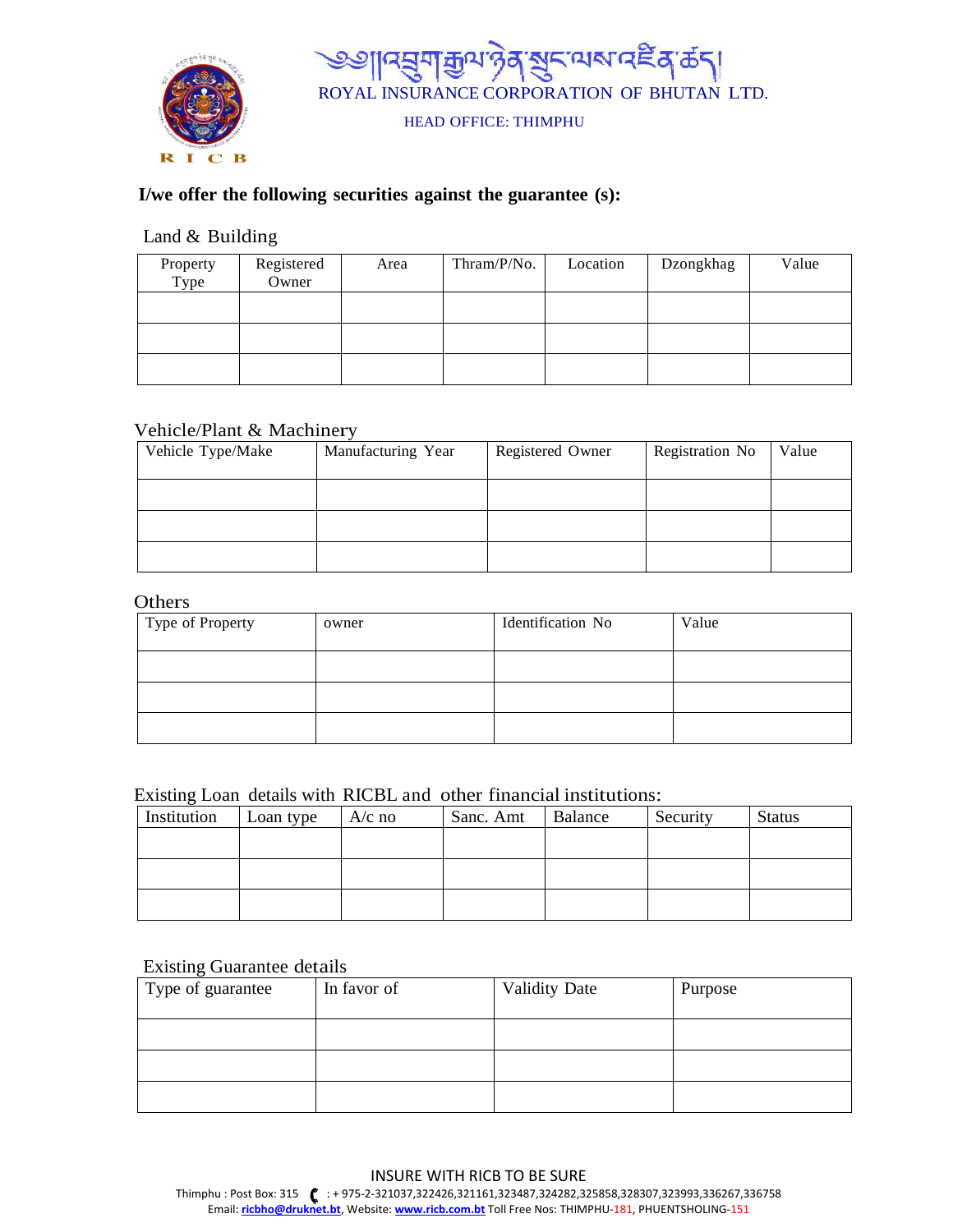



Please tick the document attached: (**New Client**):

| Documents                | Tick Documents             | Tick |
|--------------------------|----------------------------|------|
|                          |                            |      |
| Citizenship ID No        | Payment undertaking letter |      |
| Passport size photograph | Loan Agreement             |      |
| Ownership certificate    | Mortgage deed              |      |
| Vehicle blue book        | Hypothecation deed         |      |
| Approval plan/drawing    | Insurance documents        |      |
| Building estimate        | Building photograph        |      |
| Letter of guarantee      | <b>Counter Guarantee</b>   |      |
| Guarantor's consent      | Clearance from other FIs   |      |
| <b>Trade License</b>     | CDB certificate            |      |

## *CERTIFICATION AND CONSENT CLAUSE:*

The parties hereunto in their respective capacities as hereinabove mentioned do hereby declare that the foregoing statements and information have been given by me/us and the same are true, complete in all respect and that I/we have not withheld any information and do hereby consent to disclose and share all or such information required by RICB to facilitate Credit Information Bureau to ascertain accuracy of information. The parties hereunto mentioned do hereby give consent to use my/our demographic and credit information by the Credit Information Bureau and other credit reporting entities.

## **Counter Guarantee**

In consideration of the Royal Insurance Corporation of Bhutan Ltd (RICB), Thimphu (hereinafter

called the Corporation) issuing guarantee for Nu.

(Ngultrums \_\_\_\_\_\_\_\_\_\_\_\_\_\_\_\_\_\_\_\_\_\_\_\_\_\_\_\_\_\_\_\_\_\_\_\_\_\_\_\_\_\_\_\_\_\_\_\_\_\_\_\_\_\_\_\_\_\_\_\_\_\_\_\_\_)

only in favor of (Name of Beneficiary):

 $\text{for } \_\_\_\_\_$ 

\_\_\_\_\_\_\_\_\_\_\_\_\_\_\_\_\_\_\_\_\_\_\_\_\_\_\_\_\_\_\_\_\_\_\_\_\_\_\_\_\_\_\_\_\_\_\_\_\_\_\_\_\_\_\_\_\_\_\_\_\_\_\_\_\_\_\_\_\_\_\_\_\_\_\_\_\_\_\_\_ against assets mortgaged/hypothecated to the RICB, I/We hereby undertake to reimburse on demand the amount if any paid by the RICB to

\_\_\_\_\_\_\_\_\_\_\_\_\_\_\_\_\_\_\_\_\_\_\_\_\_\_\_\_\_\_\_\_\_\_\_\_\_\_\_\_\_\_\_\_\_\_\_\_\_\_\_\_\_\_\_\_\_\_\_\_\_\_\_\_\_\_\_\_\_\_\_\_\_\_\_\_\_\_\_

as per the letter of guarantee together **at the prevailing rate of interest** from the date of payment made by the RICBL. *If I/We fail to reimburse, the claimed amount may be converted to* 

Thimphu : Post Box: 315 (: + 975-2-321037,322426,321161,323487,324282,325858,328307,323993,336267,336758 Email: **[ricbho@druknet.bt](mailto:ricbho@druknet.bt)**, Website: **[www.ricb.com.bt](http://www.ricb.com.bt/)** Toll Free Nos: THIMPHU-181, PHUENTSHOLING-151